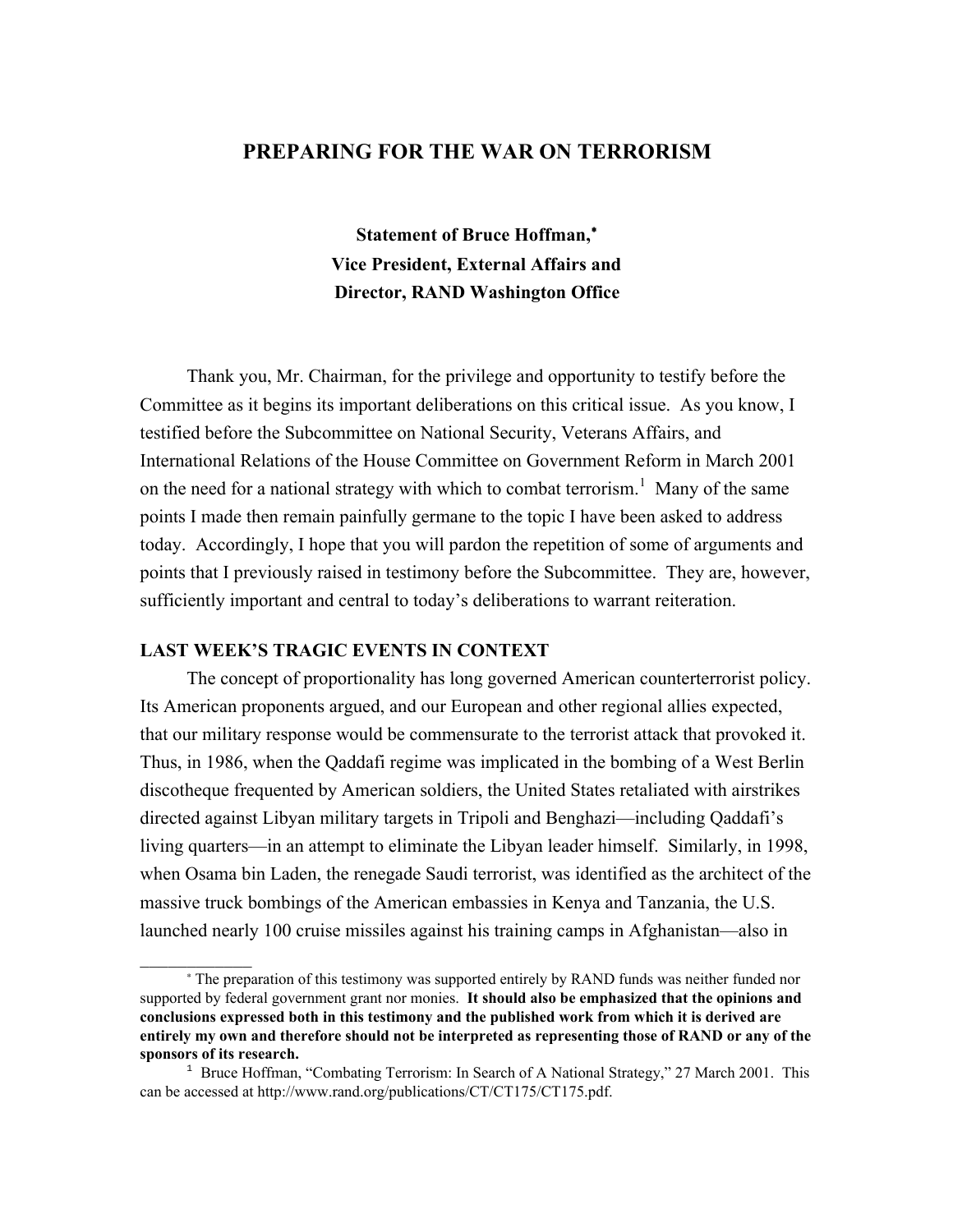hopes of killing bin Laden—as well as against a pharmaceutical factory allegedly linked to bin Laden and believed to be manufacturing chemical weapons in the Sudan.

Two Americans had lost their lives in the discotheque bombing and twelve in Nairobi. In the latter case, the response may have been insufficient. But our situation today leaves no room for quibbling. By the time the rubble and debris is cleared from New York City's World Trade Center, the collapsed walls of the Pentagon are stabilized and the last of the bodies are retrieved from the field in rural Pennsylvania where a fourth suicide aircraft crashed, the death toll is likely to be exponentially higher. By contrast, until last Tuesday, a grand total of no more than 1,000 Americans had been killed by terrorists either in this country or abroad since 1968. The enormity and sheer scale of the simultaneous suicide attacks on September 11 dwarfs anything we have previously seen—either individually or in aggregate. It calls, unquestionably, for a proportionate response that will effectively harness the diverse and multi-faceted capabilities that the United States can bring to bear in combating this menace.

Clearly, military options are only one of many instruments at our disposal in the struggle against terrorism. Indeed, as the experiences of other countries enmeshed in such struggles have repeatedly shown, the failure to develop a comprehensive, fully coordinated strategy has often undermined, and even negated, their counterterrorism efforts. To be truly effective, a successful counterterrorist strategy must be sustained and prolonged—requiring commitment, political will and patience. It must have realistic goals and not unduly raise or create false expectations. And, finally, it must avoid cosmetic or "feel good" physical security measures. The solutions that we chose must have a lasting and demonstrably positive effect. Let us consider the various types of responses and the means necessary to ensure the achievement of the critical national security objectives defined by our leaders in recent days.

# **A CLEAR, COMPREHENSIVE AND COHERENT STRATEGY**

It is inaccurate if not delusory, and to write off last Tuesday's tragic events simply as an intelligence failure. The problem is more complex and systemic than a deficiency of any single agency or component of our national security structure. Instead, it manifestly underscores the conspicuous absence of a national overarching strategy. As the Gilmore Commission noted in its first annual report to the President and the Congress in December 1999, the promulgation of a succession of policy documents and

- 2 -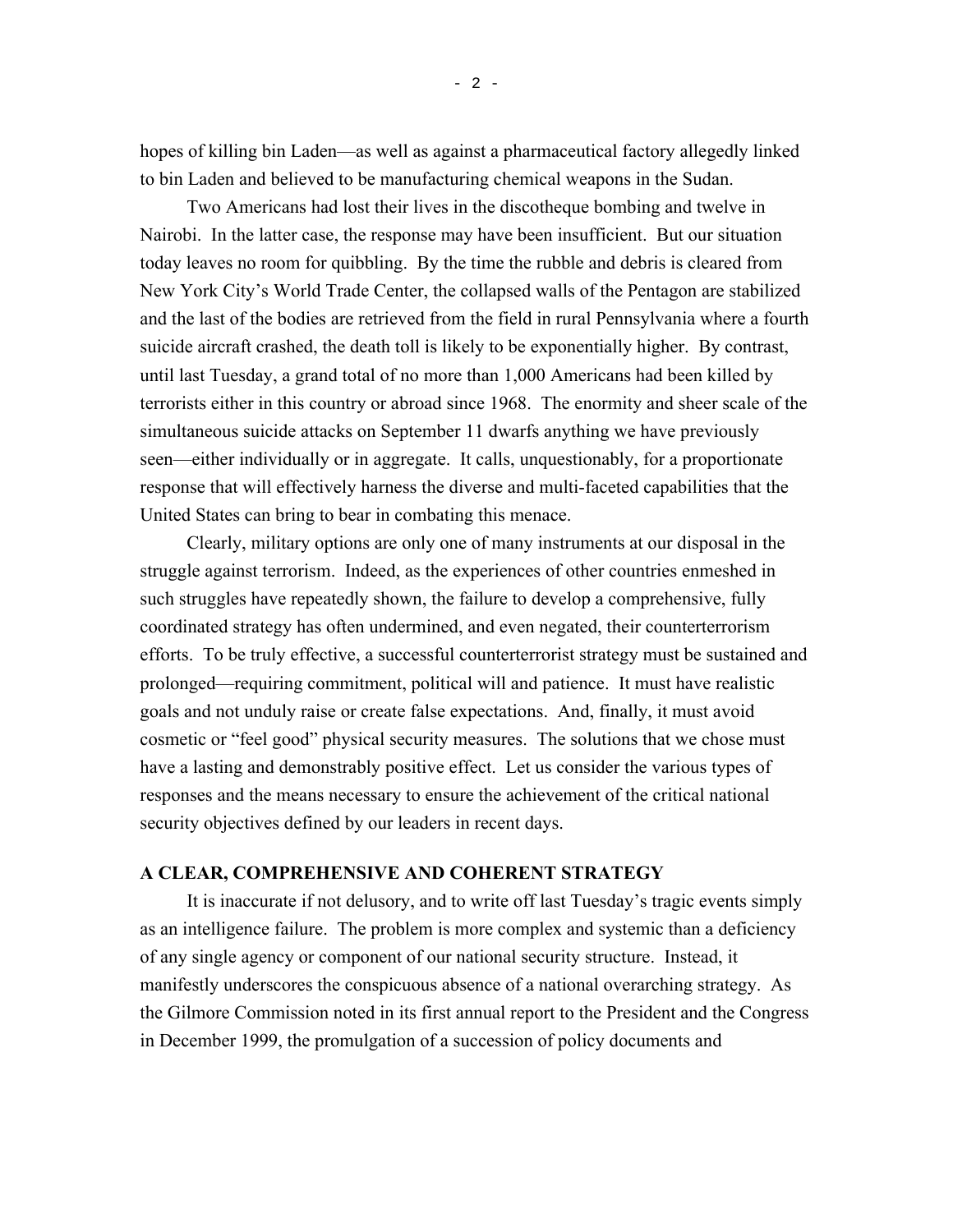presidential decision directives<sup>2</sup> neither equates to, nor can substitute for, a truly "comprehensive, fully coordinated national strategy."3 In this respect, the variety of Federal agencies and programs concerned with counterterrorism still remain painfully fragmented and uncoordinated; with overlapping responsibilities, and lacking clear focus.

The articulation and development of such a strategy, as I observed to the Subcommittee in March, is not simply an intellectual exercise, but must be at the foundation of any effective counterterorism policy. Failure to do so historically has undermined the counterterrorism efforts of other democratic nations: producing frustratingly ephemeral, if not sometimes, nugatory effects and, in some cases, proving counterproductive in actually reducing the threat. Accordingly, as last week's attacks demonstrate, the continued absence of a national strategy seriously undermines our ability to effectively counter terrorism. What is now therefore clearly needed is a comprehensive effort that seeks to knit together more tightly, and provide greater organizational guidance and focus, to individual state and local preparedness and planning efforts within a national framework in order to minimize duplication and maximize coordination. Among the key findings of a 1992 RAND study that examined, through the use of select historical case studies,<sup>4</sup> other countries' experiences in countering terrorism was that the most effective structure is always one that is led by a specific, high-ranking individual with overall responsibility and authority over all elements and aspects of counter-terrorism operations.<sup>5</sup> This is a point that the Gilmore Commission has also made. Its second annual report, published in December 2000, unequivocally recommended the "establishment of a senior level coordination entity in the Executive Office of the President . . . with responsibility for developing domestic and international policy and for coordinating the program and budget of the Federal government's activities for combating terrorism."6

\_\_\_\_\_\_\_\_\_\_\_\_

<sup>&</sup>lt;sup>2</sup>e.g., the "Five Year Interagency Counter-Terrorism Plan" and PDDs 39, 62 and 63.

<sup>3</sup> The Advisory Panel to Assess Domestic Response Capabilities For Terrorism Involving Weapons of Mass Destruction, *I. Assessing the Threat*, 15 December 1999, p. 56.

<sup>&</sup>lt;sup>4</sup> Among the cases examined were the counterterrorist campaigns prosecuted by Britain, West Germany, and Italy.

<sup>5</sup> See Bruce Hoffman and Jennifer Morrison Taw, *A Strategic Framework for Countering Terrorism and Insurgency* (Santa Monica, CA: RAND, N-3506-DOS, 1992)pp. 136-140.

<sup>&</sup>lt;sup>6</sup> The Advisory Panel to Assess Domestic Response Capabilities For Terrorism Involving Weapons of Mass Destruction, *II. Toward a National Strategy for Combating Terrorism*, 15 December 2000, p. 7.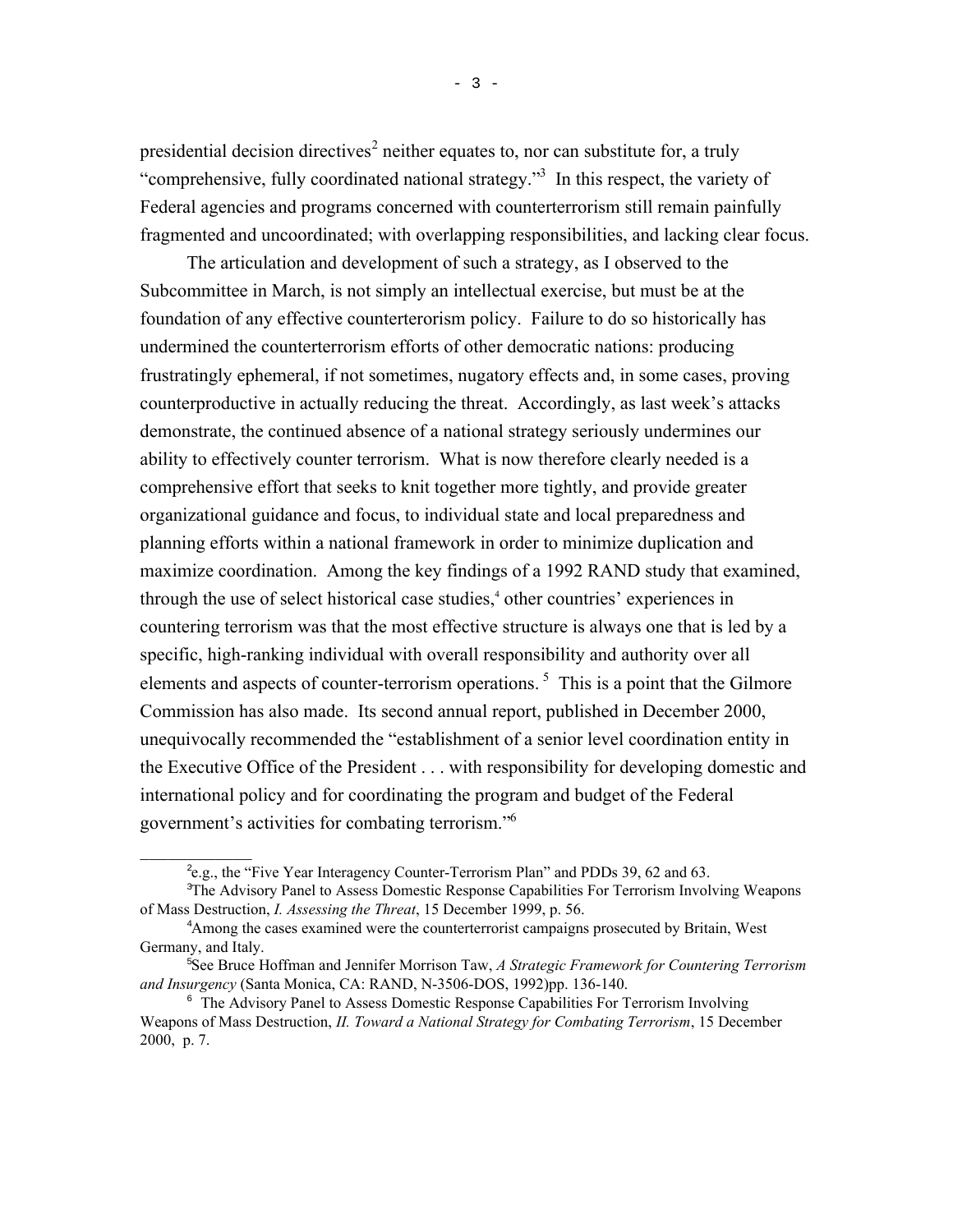## **REGULAR FOREIGN AND DOMESTIC TERRORIST THREAT ASSESSMENTS**

A critical prerequisite in framing such an integrated national strategy is the tasking of a comprehensive net assessment of the terrorist threat, both foreign and domestic, as it exists today and is likely to evolve in the future.<sup>7</sup> The failure to conduct such comprehensive net assessments on a more regular basis is palpable. For example, the last comprehensive national intelligence estimate (NIE) regarding foreign terrorist threats in the United States—a prospective, forward-looking effort to predict and anticipate future terrorist trends directed at this country—was conducted in 1997. In light of last week's events, it is clear that a re-assessment was long over-due. Indeed, the last, formal, comprehensive foreign terrorist assessment astonishingly was undertaken at the time of the 1990/91 Gulf War—nearly a decade ago. Although a new one was tasked this past summer and presumably was in the process of being finalized in recent weeks, given the profound changes in the nature, operations and mindset of terrorists we have seen in recent years, such an estimate was long over-due. Although the National Intelligence Council's wide-ranging *Global Trends 2015* effort, published in December 2000, was a positive step in this direction, surprisingly minimal attention was paid to terrorism, in the published open-source version at least.<sup>8</sup>

#### **INTELLIGENCE REFORM AND REORGANIZATION**

\_\_\_\_\_\_\_\_\_\_\_\_

We also need to be much more confident than we are that the U.S. intelligence community is correctly configured to counter the terrorist threats of today and tomorrow rather than yesterday. Our national security architecture is fundamentally a cold war-era artifice, created more than half a century ago to counter a specific threat from a specific country and a specific ideology. That architecture, which is oriented overwhelmingly

<sup>7</sup> This same argument has been made repeatedly by Henry L. Hinton, Jr., Assistant Comptroller General, National Security and International Affairs Division, U.S. General Accounting Office, before the Subcommittee on National Security, Veterans Affairs, and International Relations, Committee on Government Reform, U.S. House of Representatives in (1) "Combating Terrorism: Observation on Federal Spending to Combat Terrorism," 11 March 1999; and (2) "Combating Terrorism: Observation on the Threat of Chemical and Biological Terrorism," 20 October 1999; as well as by John Parachini in "Combating Terrorism: Assessing the Threat" before the same House subcommittee on 20 October 1999; and the Hinton testimony "Combating Terrorism: Observation on Biological Terrorism and Public Health Initiatives," before the Senate Committee on Veterans' Affairs and Labor, Health and Human Services, Education, and Related Agencies Subcommittee, Senate Committee on Appropriations, GAO/T-NSIAD-99-12, General Accounting Office Washington, D.C., 16 March 1999.

<sup>&</sup>lt;sup>8</sup>National Intelligence Council, *Global Trends 2015: A Dialogue About the Future With Nongovernment Experts*, December 2000.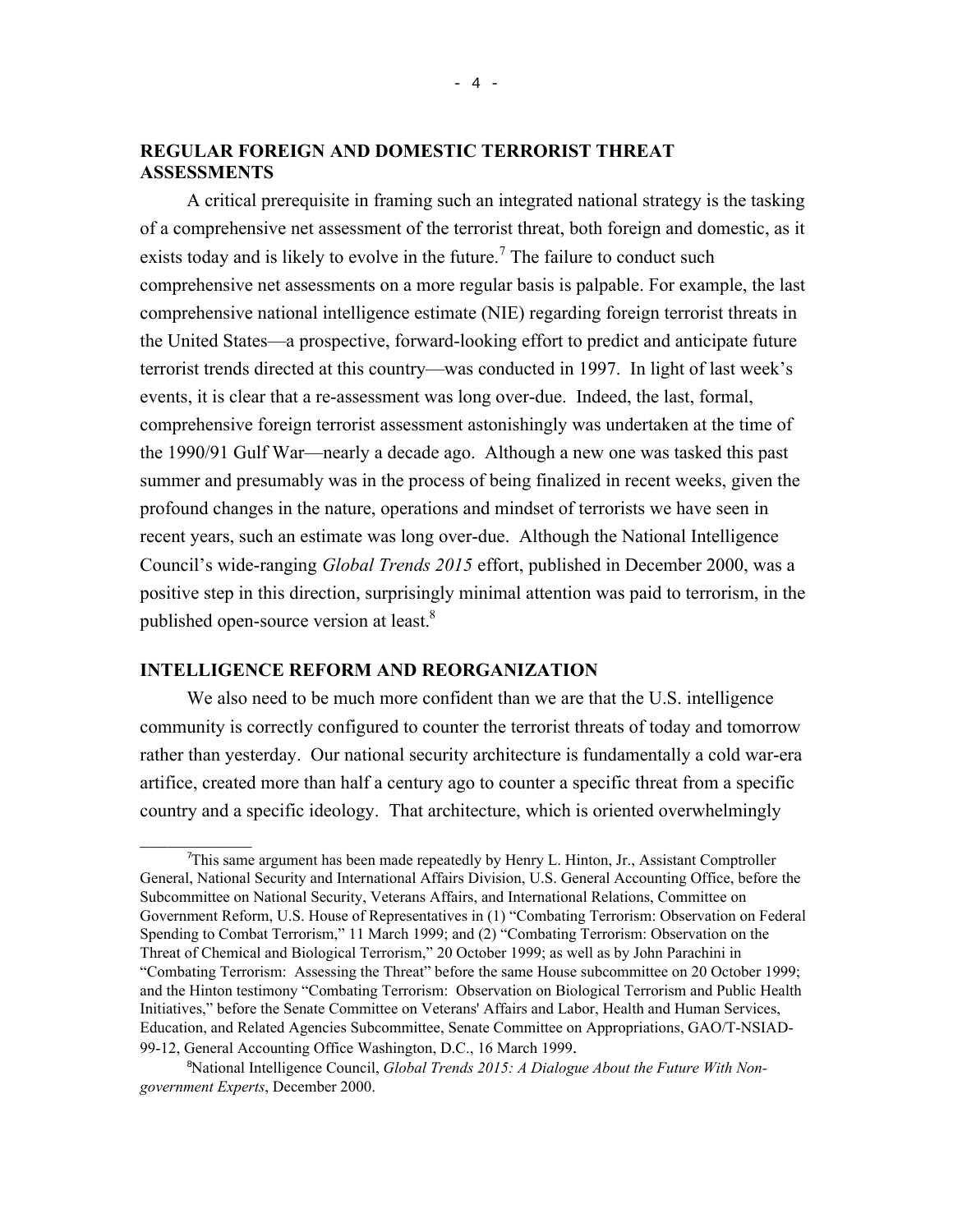towards military threats and hence to gathering military intelligence, was proven anachronistic with last Tuesday's devastating attacks carried out by non-state/nonmilitary adversaries. However, its structure remains fundamentally unchanged since the immediate post-World War II period. An estimated 60% of the intelligence community's efforts, for example, are still focused on military intelligence pertaining to the standing armed forces of established nation-states.<sup>9</sup> Eight of the 13 agencies responsible for intelligence collection report directly to the Secretary of Defense (whom also controls their budgets) rather than to the Director of Central of Intelligence.<sup>10</sup> It is not surprising therefore that American's HUMINT (human intelligence) assets have proven so anemic given a military orientation that ineluctably feeds on technological intelligence such as MASINT (measurement and signal Intelligence), ELINT (electronic intelligence) and SIGNINT (signals intelligence) collected by spy satellites orbiting the planet. Given the emergence of formidable, transnational, non-state adversaries, and the lethally destructive threats that they clearly pose, this balance is no longer appropriate.

Indeed the emergence of a range of new adversaries, with different aims and motivations, that operate on a flat, more linear basis involving networks rather than stove-piped, rigid command and control hierarchies, underscores the need for a redistribution of our intelligence collection efforts traditional military intelligence threats to the spectrum of enigmatic, non-traditional, non-military and non-state adversaries who now clearly pose a salient threat to our national security. The U.S. intelligence community's roughly \$30 billion budget is already greater than the national defense budgets of all but six countries in world.<sup>11</sup> Accordingly, a redistribution of emphasis, personnel, budgets and resources is needed to ensure that the U.S. is fully capable of responding to both current and future terrorist threats. At the very minimum, funding of key elements of our current counterterrorism efforts should be re-oriented towards

\_\_\_\_\_\_\_\_\_\_\_\_

<sup>9</sup> Richard Stubbing, "Improving The Output of Intelligence Priorities, Managerial Changes and Funding," in Craig Eisendrath (ed.), *National Insecurity: U.S. Intelligence After the Cold War* (Philadelphia: Temple University Press, 2000), pp. 176 & 183.

<sup>&</sup>lt;sup>10</sup> Reporting to Secretary of Defense: 1. Defense Intelligence Agency, J-2 (through the Joint Chiefs of Staff); 2. Nine Unified/Regional Commands intelligence units; 3. Assistant Secretary for the Air Force for Space; 4. National Reconnaissance Office; 5. National Security Agency; 6. National Imagery and Mapping Agency; 7.Individual services' intelligence divisions (e.g., Deputy Chief of Intelligence, US Army; Chief of Naval Intelligence; US Air Force Intelligence); and, 8.Assistant Secretary of Defense's Office for C(3) I (Command, Control, Communications, Coordination and Intelligence).

Reporting to Director, Central Intelligence: 1. CIA; 2. State Department's Bureau of Intelligence and Research; 3. Justice Department/FBI, National Security Division; 4. Treasury Department, Office of Intelligence Support; and 5. Energy Department, Office of Energy Intelligence.

<sup>&</sup>lt;sup>11</sup>Stubbing, "Improving The Output of Intelligence Priorities," p. 172.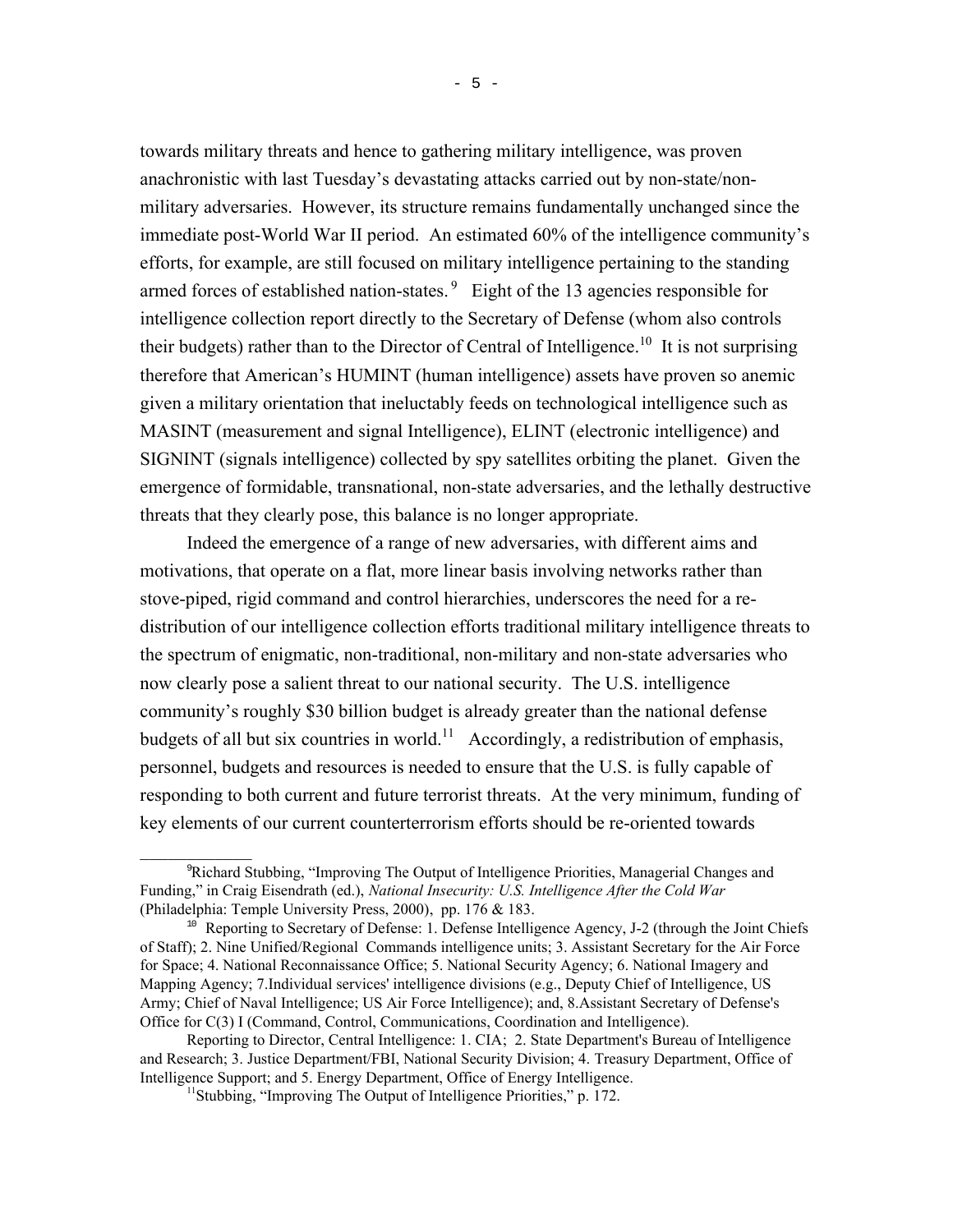providing sustained, multi-year budgets that will encourage the development of longerterm, systematic approaches, as opposed to the current year-to-year process.

The country's anachronistic intelligence architecture has also created a dangerous gap in our national defenses. The CIA, of course, is responsible for foreign intelligence collection and assessment and by law is prohibited from operating within the U.S. Domestic counterterrorism, accordingly, falls within the purview of the FBI. The FBI, however, is primarily a law enforcement and investigative, not an intelligence agency. Moreover, its investigative activities embrace a broad spectrum—perhaps too broad a spectrum—that includes kidnapping, bank robberies, counter-espionage, serial killings and other even more prosaic crimes in addition to countering terrorism. The time may be ripe for some new, "out-of –the-box" thinking that would go beyond simple bureaucratic fixes and embrace a radical re-structuring of our domestic counter-terrorism capabilities. For example, just as the narcotics problem is regarded in the U.S. as so serious a problem and so a great a threat to our national security that we have a separate, uniquely oriented, individual agency specifically dedicated to counter-narcotics—the Drug Enforcement Agency (DEA)—we should consider creating a similar organization committed exclusively to counter-terrorism.

#### **AVIATION SECURITY**

At the end of the day, all the above efforts will be for naught if we cannot be reasonably confident that the nation's physical security measures—the main breaches in our defenses as revealed last Tuesday—are redressed. The time for cosmetic or superficial fixes at America's airports is over. Henceforth, we must ensure that the processes in place, even if not foolproof, address the mistakes of the last week. To be effective these measures will have to go well beyond the stopgap measures currently proposed by the Federal Aviation Administration (which have been mostly limited to, for example, banning curb side luggage check-in and eliminating electronic tickets) and which now must show some real teeth.

This process should begin by ending the use of poorly paid, unmotivated, often inadequately screened contract private security staff who man the x-ray machines and metal detectors at the nation's airports. They must be replaced with sworn law enforcement officers, who would be part of a new uniform federal police force similar to the Federal Protective Service, who now guard America's public buildings. Members of this force would be subject to thorough background checks and be properly trained, paid and motivated to screen passengers before they are allowed to board their flights. They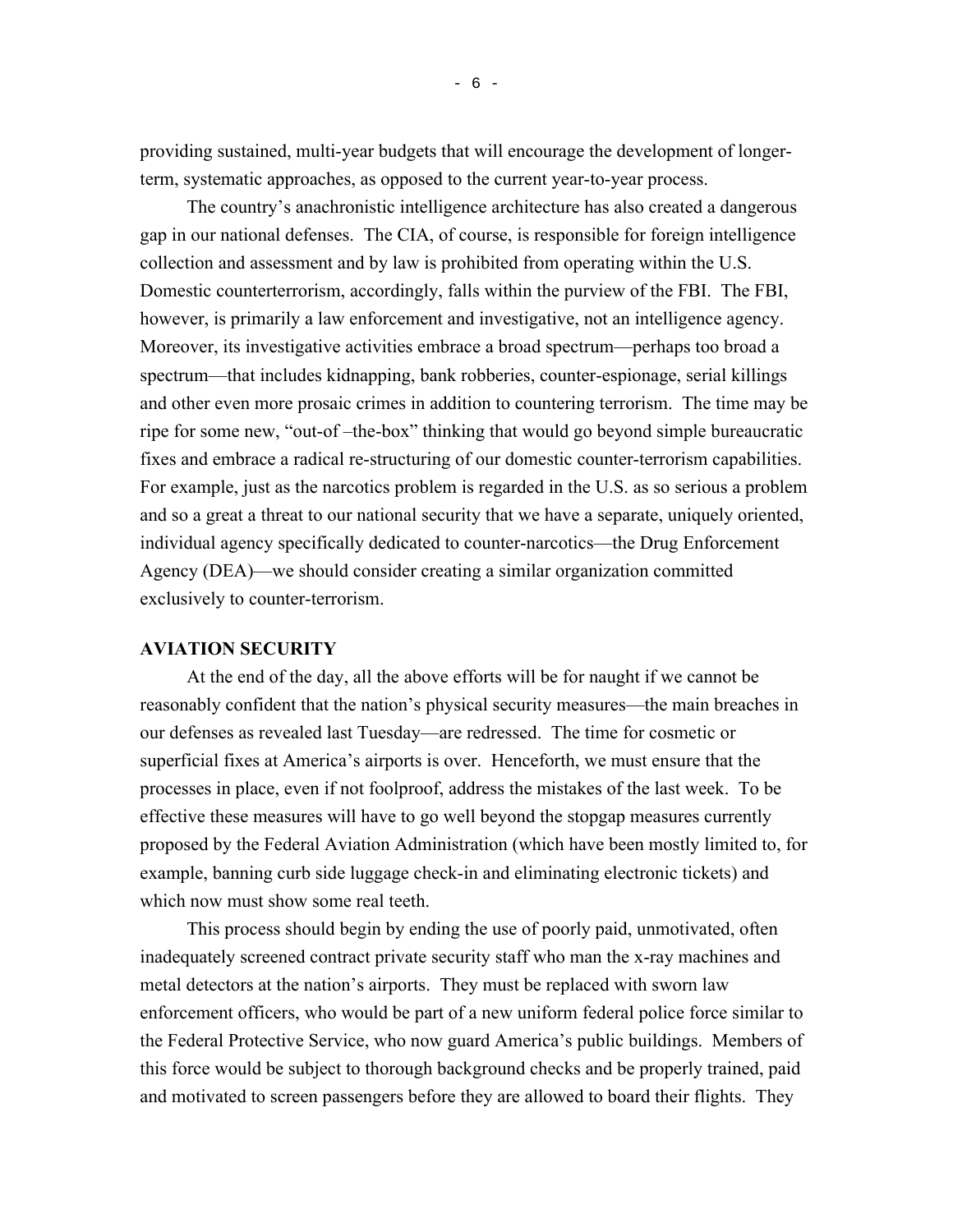would be expected to conform to high federal law enforcement standards, would be armed and would thus provide a meaningful first-line defense.

### **CONCLUDING THOUGHTS**

 $\overline{\phantom{a}}$ 

Based on a firm appreciation of terrorism threats, both foreign and domestic, an overarching strategy should now be developed that ensures that the U.S. is capable of responding across the *entire* technological spectrum of potential adversarial attacks. The focus of U.S. counterterrorism policy in recent years has arguably been too weighted towards the "high end" threats from biological and chemical weapons and was based mainly on planning for extreme worst-case scenarios.<sup>12</sup> This approach seemed to assume that, by focusing on "worst-case" scenarios involving these more exotic weapons, any less serious incident involving a different, even less sophisticated weapon, could be addressed simply by planning for the most catastrophic event. Such an assumption ignored the possibility that these less catastrophic, though still high casualty incidents, might present unique challenges of their own. The consensus from a series of first-hand interactions I had last year with state and local first responders from three different regions of the United States strongly implied—as last week's events do—the shortcomings of this approach. At each of these training sessions, complaints were voiced repeatedly that state and local authorities were unable to use federal funds earmarked for the purchase of anti- and counterterrorism equipment to obtain essential life-saving equipment such as concrete cutters, diamond (glass) cutters, and thermal imaging, body-sensing devices that would aid in the rescue of victims in building collapses caused by bombings (or, for that matter, other man-made or natural disasters). Instead, these funds apparently could only be applied to orders involving a range of paraphernalia exclusive to addressing and handling "bioterrorism" situations.13

<sup>&</sup>lt;sup>12</sup>This argument has similarly been expressed by Henry L. Hinton, Jr., Assistant Comptroller General, National Security and International Affairs Division, U.S. General Accounting Office, Before the Subcommittee on National Security, Veterans Affairs, and International Relations, Committee on Government Reform, U.S. House of Representatives in (1) "Combating Terrorism: Observation on Federal Spending to Combat Terrorism," 11 March 1999; and (2) "Combating Terrorism: Observation on the Threat of Chemical and Biological Terrorism," 20 October 1999; as well as by John Parachini in "Combating Terrorism: Assessing the Threat" and Brian Michael Jenkins in their respective testimony before the same House subcommittee on 20 October 1999.; and the Hinton testimony "Combating Terrorism: Observation on Biological Terrorism and Public Health Initiatives," before the Senate Committee on Veterans' Affairs and Labor, Health and Human Services, Education, and Related Agencies Subcommittee, Senate Committee on Appropriations, GAO/T-NSIAD-99-12, General Accounting Office Washington, D.C., 16 March 1999.

 $13$ Discussions held with state and local first responders in Oklahoma (April 2000); Idaho (August 2000); and, Florida (August 2000).